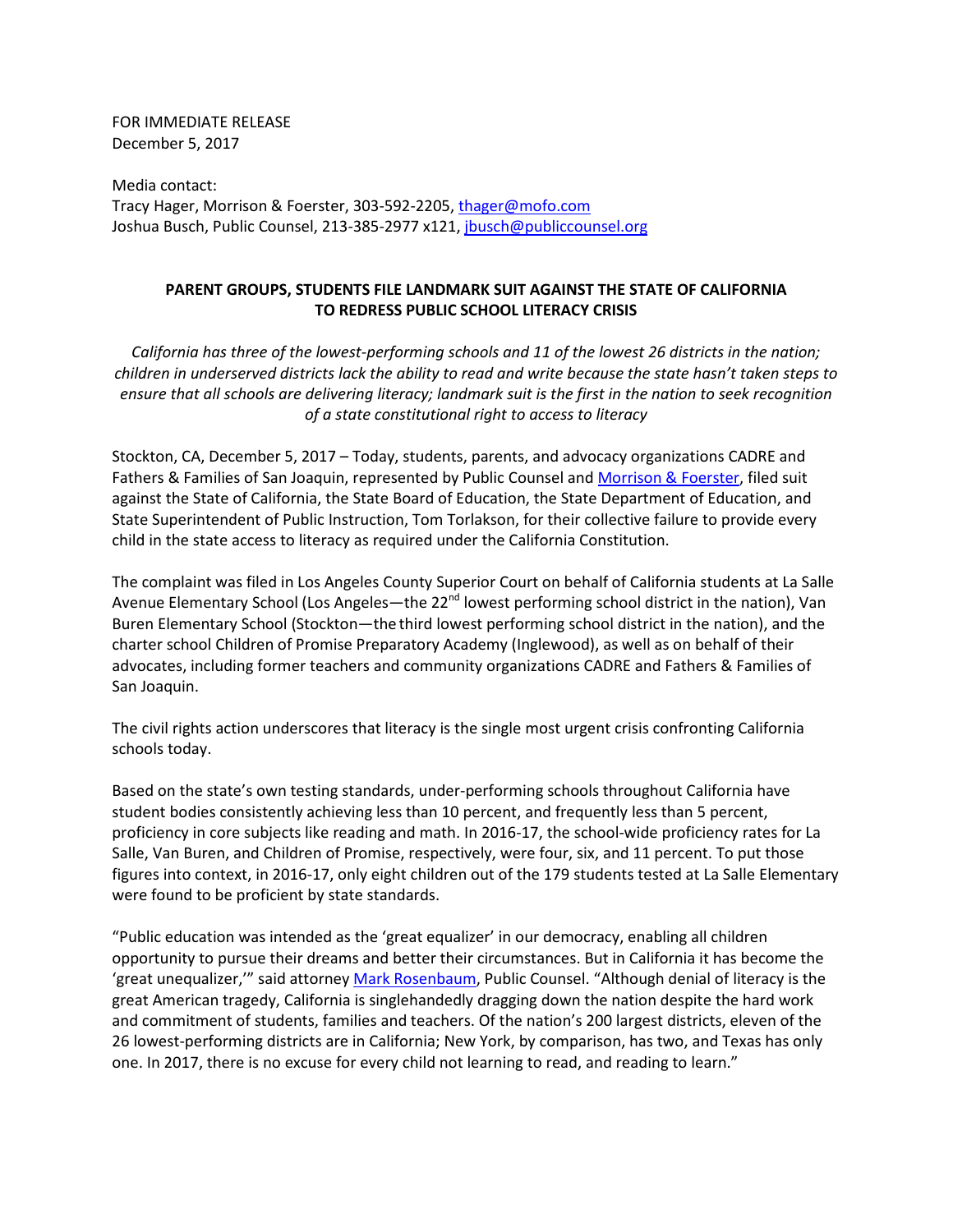As highlighted in the lawsuit, the state's own literacy experts concluded in a 2012 report that "there is an urgent need to address the language and literacy development of California's underserved populations…" The state's experts warned, "the critical need to address the literacy development of California children and students cannot be underestimated…" Yet the state took no meaningful steps to respond to the crisis.

"It has been five years since the state identified urgent literacy issues and their remedies, but it is yet to implement a plan to address these issues," added Michael Jacobs, partner at Morrison & Foerster. "In the meantime, children in underserved districts fall further behind and lack even the most basic literacy skills. It's time for the state to be held accountable for the success of every student. We hope this suit will lead to immediate and effective measures implemented by the state to help these struggling students and schools."

Plaintiffs ask the state to meet its constitutional obligations by ensuring that all schools deliver proven literacy instruction, literacy assessments and interventions, support for teachers, and implementation of practices to promote parent involvement and learning readiness. The suit includes non-charter and charter schools.

Public Counsel, the nation's largest pro bono law firm, is committed to promoting success for all students and most recently filed a federal class action suit against the State of Michigan on behalf of underserved students. Morrison & Foerster was one of the leading forces behind the 2001 *Williams v. California* case, co-counseled by Mark Rosenbaum, which has led to improved school facilities, higher thresholds for teacher quality, and better instructional materials.

For more information on the lawsuit, please visit www.LiteracyCalifornia.com

For more information on the state literacy report, visit California Striving Readers Comprehensive Literacy Plan: A Guidance Document.

## ABOUT PUBLIC COUNSEL

Public Counsel is the nation's largest pro bono law firm. Founded in 1970, Public Counsel strives to achieve three main goals: protect the legal rights of disadvantaged children; represent immigrants who have been the victims of torture, persecution, domestic violence, trafficking, and other crimes; and foster economic justice by providing individuals and institutions in underserved communities with access to quality legal representation. Through a pro bono model that leverages the talents and dedication of thousands of attorney and law student volunteers, along with an in-house staff of more than 75 attorneys and social workers, Public Counsel annually assists more than 30,000 families, children, immigrants, veterans, and nonprofit organizations and addresses systemic poverty and civil rights issues through impact litigation and policy advocacy. For more information, visit www.publiccounsel.org.

## ABOUT MOFO

We are Morrison & Foerster — a global firm of exceptional credentials. Our clients include some of the largest financial institutions, investment banks, and Fortune 100, technology, and life sciences companies. The Financial Times has routinely named the firm to its lists of most innovative law firms in Northern America and Asia every year that it has published since publishing its Innovative Lawyers